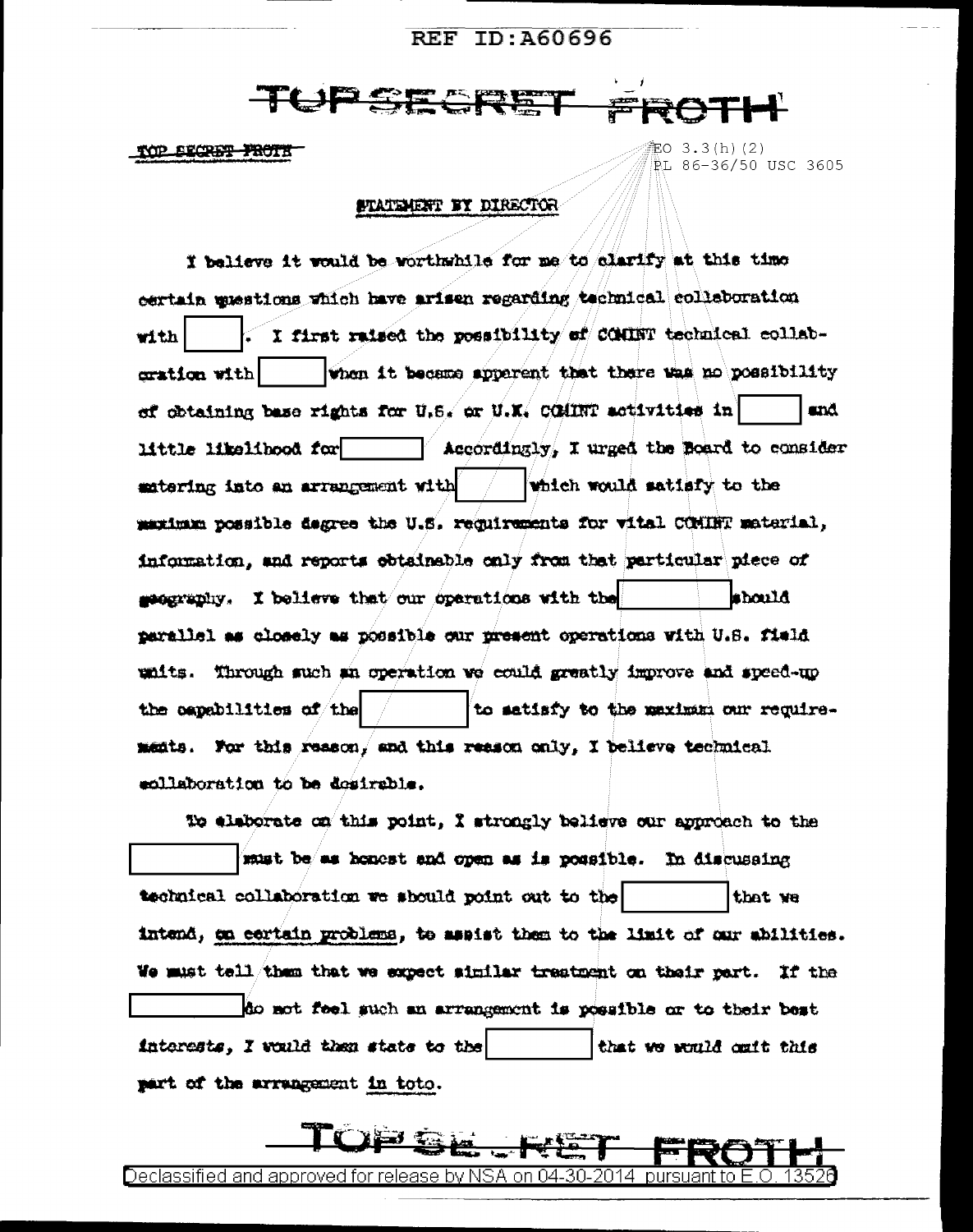## **REF ID: A60696**

EO  $3.3(h)$  (2) PL 86-36/50 USC 3605

म न

#### TCF SE CRET TOP SECRET FROM

It appears to me, and this is borne out by our experience with Canada, that we cannot afford to engage in a piece-meal technical It would become apparent immediately that the exchange with U.S. has technical materials and information pertaining to the problems which it is not providing. The immediate reaction of kd bed and would be one of distrust, followed by a withholding of the

COMINT from the U.S.  $/$  If, on the ether hand, we deliver to the

additional COMINT/technical data as their existence is revealed through items previously exchanged, we will gradually provide them with all the data we intended originally to reserve. They will then have citained our COMINT but we will have no assurance of equitable reciproeation. Further, without close technical collaboration, we will not even have agsurance that our materials are being properly utilized in order to meet the U.S. requirements.

In implementing any program for technical collaboration with the I consider it a prerequisite that an experienced ESA officer be available in for the purpose of conducting the actual liaison with the preparing current estimates of the competence of their creanization, providing enidance and technical assistance, and handling the technical exchange. The ideal situation would be for this officer to have free access to the COMINT shop - failing this, he must have the freedom to consult on a frequent basis with his opposite manbers, and to visit at least occasionally their intercept and processing activities.

**我才只是一天才受雇**